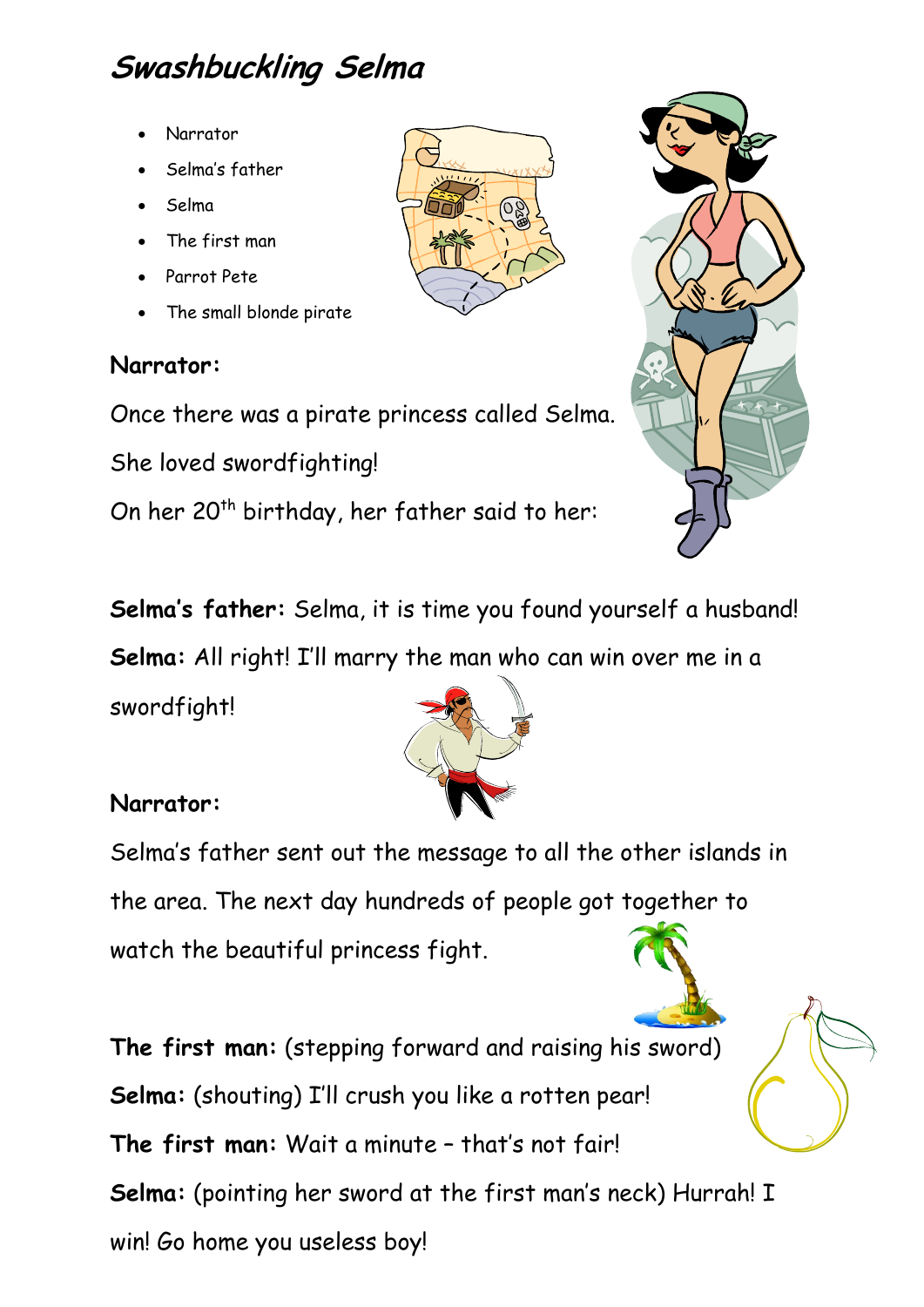**Parrot Pete:** (raising his sword and yelling) I'll fight you to death!

**Selma:** (hitting Parrot Pete's sword and screaming) Has something died, or is it your breath?

**Parrot Pete:** Oh, yeah? Don't insult the great Parrot Pete!

**Selma:** Killing you would make my day complete!

**Parrot Pete:** You are the cheekiest girl I've seen!

**Selma:** And you smell like an old latrine!





**Narrator:**

As Parrot Pete was fighting, he tripped over a keg of rum. He fell backwards and hit his head. Selma had won again.

Then a small blonde pirate came forward. He didn't raise his sword. He didn't say anything either. He just looked at Selma…

**The small blonde pirate:** (smiling) Let's not waste our time fighting each other. Let's sail out to sea. There are places to go and treasures to be found. (going down on his knee, taking out his gold earring and offering it to Selma)